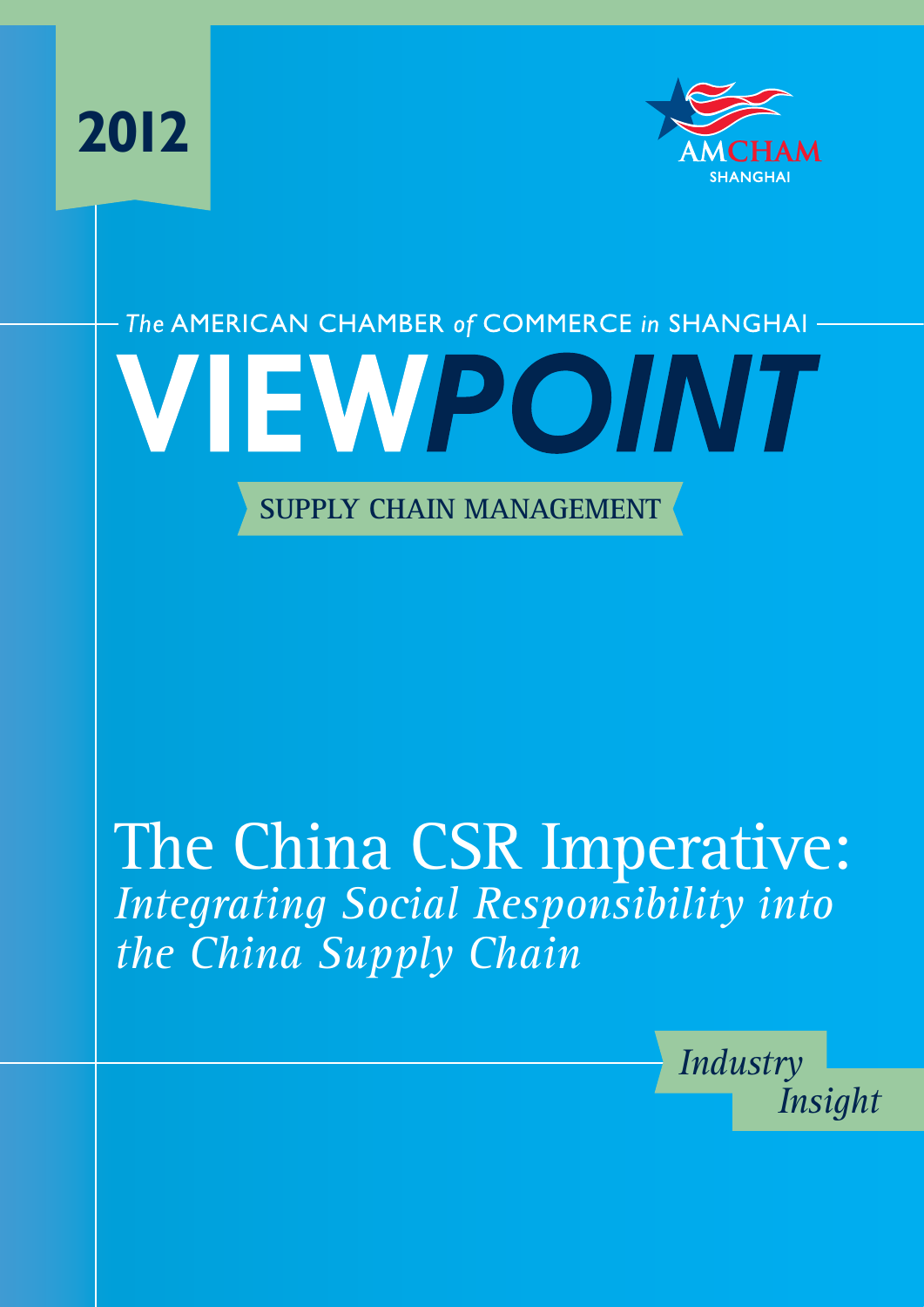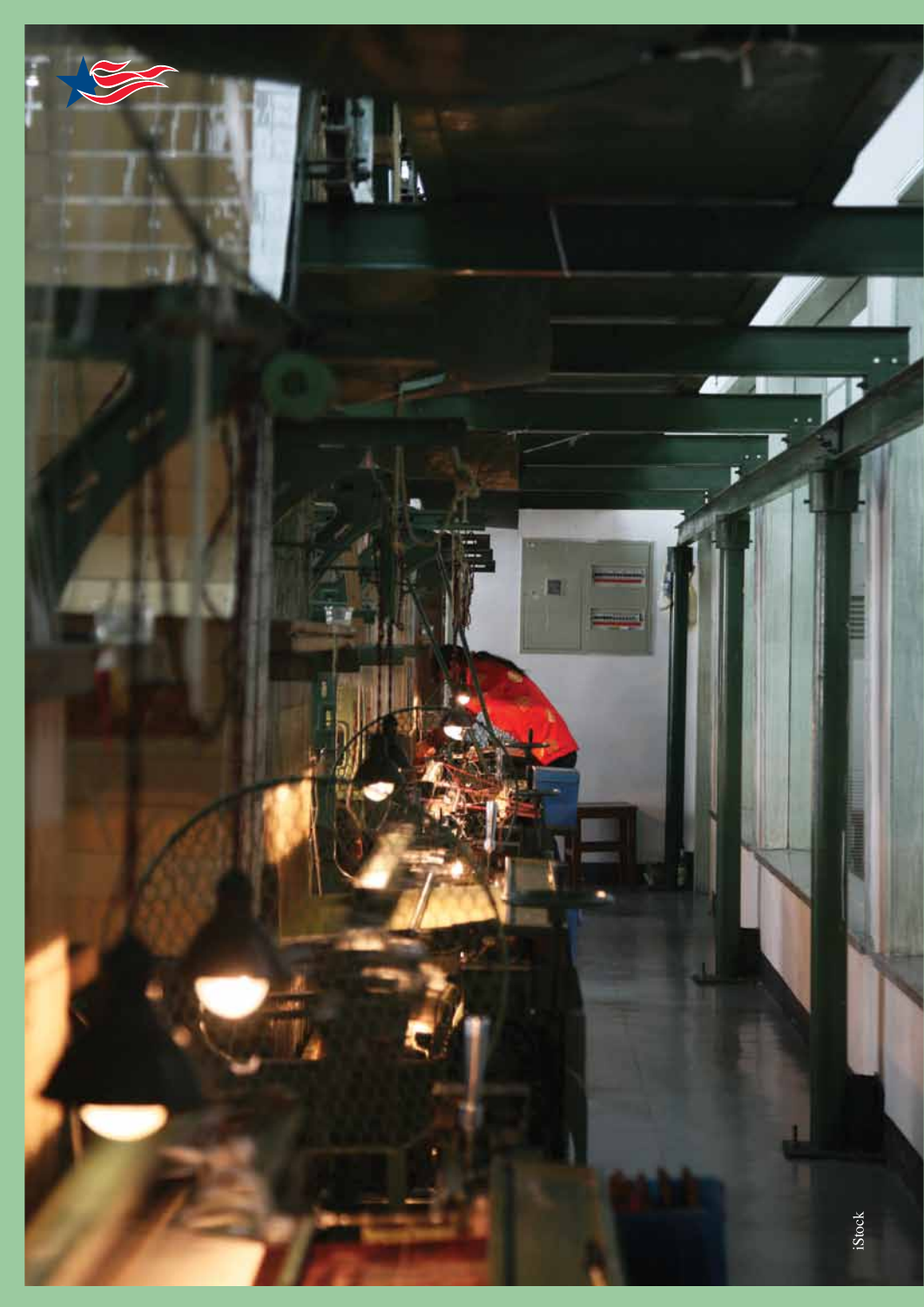# Introduction

China's supply chains have developed rapidly in the past 30 years. What was once merely a discussion of export oriented factors, such as low cost manufacturing and supplier selection, now involves a greater variety of considerations.

Companies in China are now focused not only on domestic and export oriented supplier development, but also efficiencies in manufacturing, logistics and distribution as well an increasing consumer demand for quality.

During this evolution, the development of China's supply chain infrastructure has become a top priority for China's government with the objective of easing China's logistic bottlenecks. Major infrastructure projects include an ambitious plan to add more than 13,000 miles of rail lines each year until 2020 and to build nearly 100 new airports.

However, the government's focus on growth is balanced with a new emphasis on sustainable development. As supply chains impact a growing number of communities throughout China, government policy is focusing on positive contributions to Corporate Social Responsibility (CSR) initiatives. These priorities are echoed in China's 12th Five -Year Plan (FYP), adopted in 2011, that prioritizes sustainable development through social responsibility.

### **China's Government Goals Affecting the China Supply Chain and Social Responsibility**

- Cut carbon intensity by 40-45 percent from 2005 to 2020
- Reduce energy use per unit of GDP to 16 percent by 2015
- Increase non-fossil fuel use to 11.4 percent by 2015

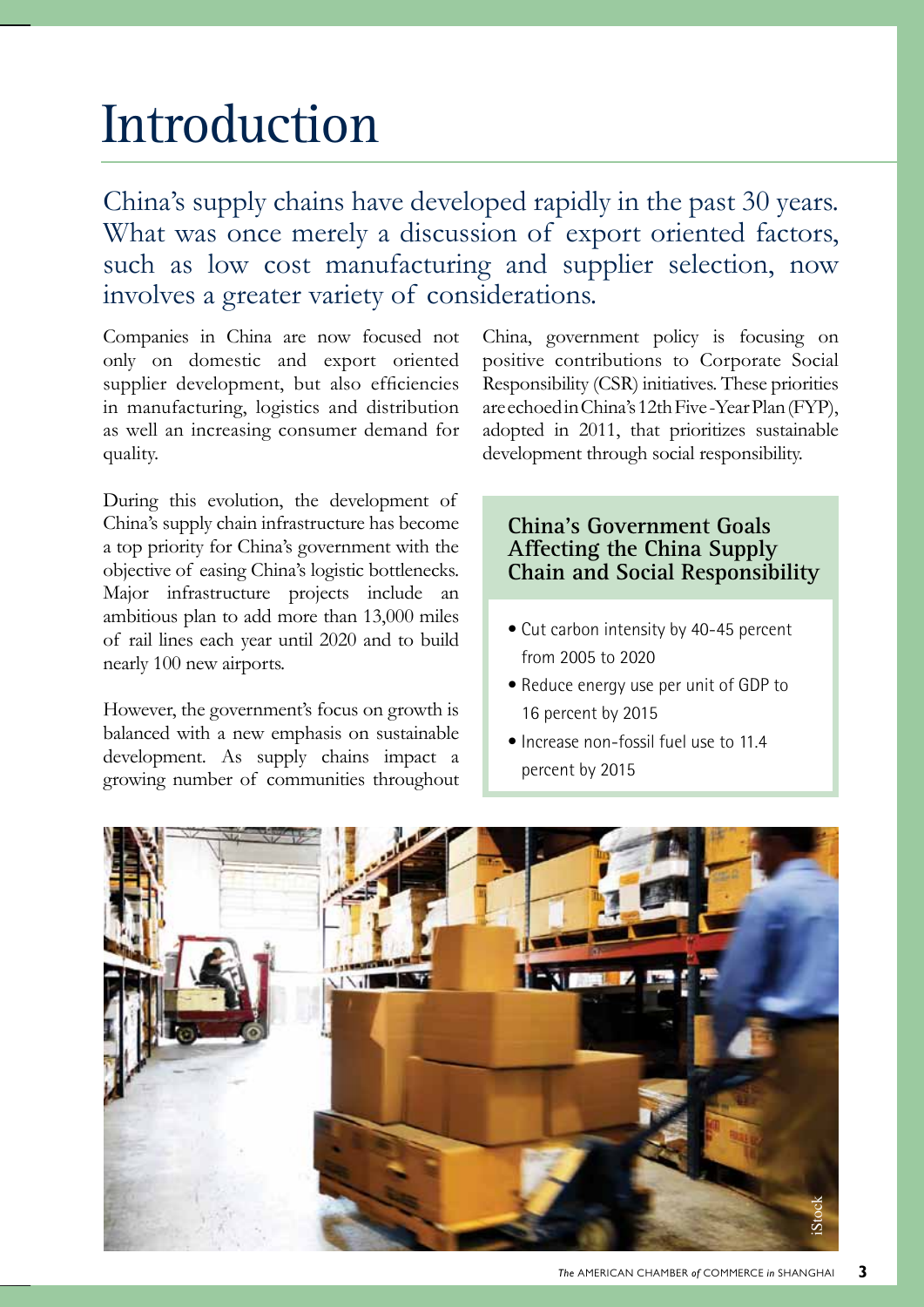# The Need for a CSR Strategy: Balancing Cost and Consumer Preferences

Two factors have emerged which are dictating both business and government directives in the development of supply chains in China – the cost directive and changing consumer preferences.

### The Cost Directive

It is no secret that costs in China are rapidly increasing, as raw material demand, inflation and exchange rate pressure rise. This is putting significant pressure on both U.S. multinationals and the PRC government, where the cost to upgrade infrastructure has opened the door for other low cost manufacturing countries. Recent economic uncertainty has also created higher than normal variability in the China supply chain. This has forced both companies and the government to look inward and outward to cut costs and remain competitive.

### **China's Rising Costs**

- $\bullet$  Labor
- Raw material cost increases in specific segments
- Transportation both domestic and international
- Investment and overhead costs for new factory development
- Foreign exchange rate movement
- Enforcement of penalties for non-compliance of government policies

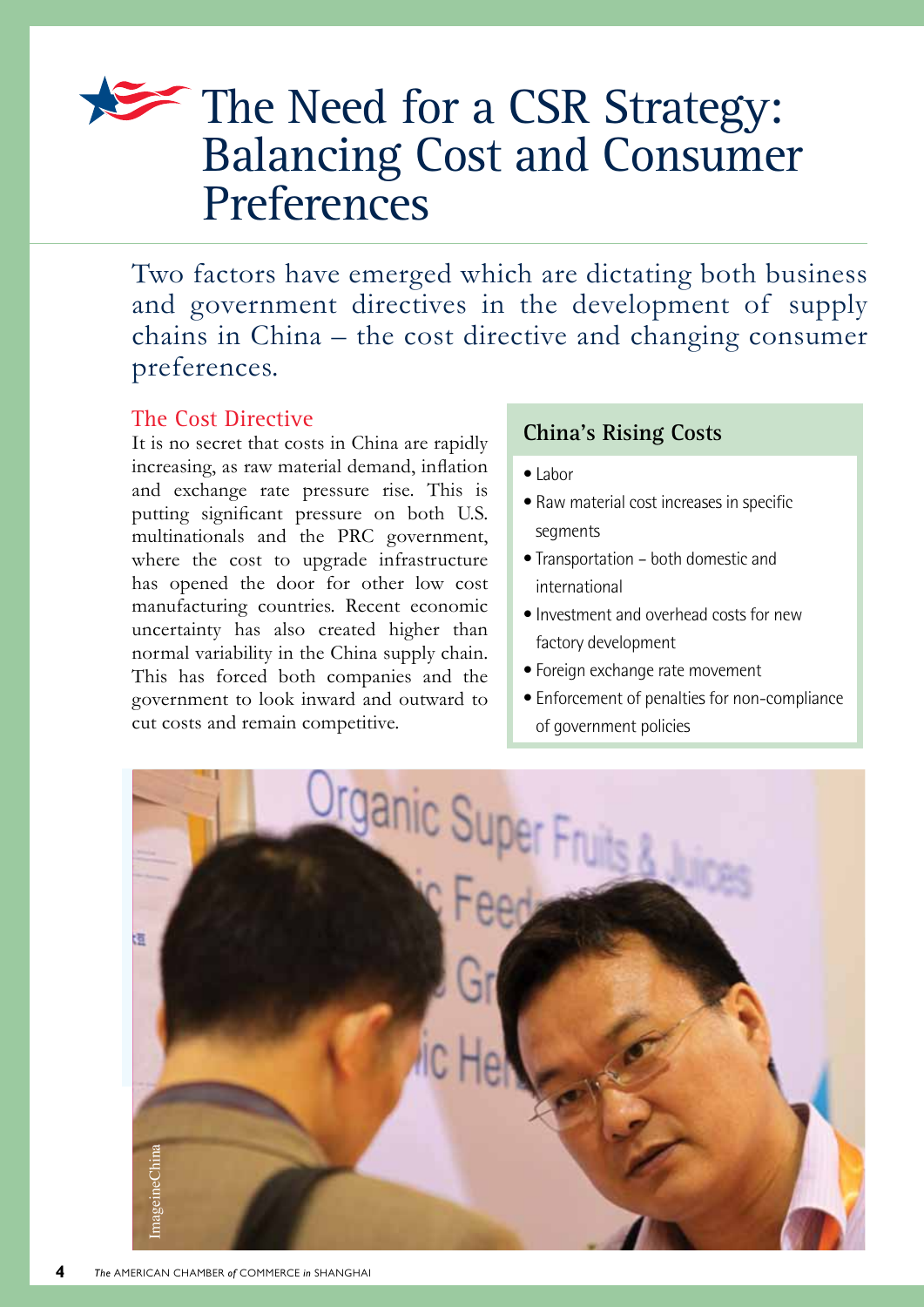### The Rise of the Green Consumer in China

Consumers in China are increasingly focused on eco-friendly products, ethical labor practices and carbon footprint reductions. Many are poised to make consumer choices based on these criteria. In a recent survey by Penn Schoen Berland, 82 percent of consumers in China said they planned to spend more on green products and services in the next year. 40 percent of Chinese consumers said that green was "very important" to think about when deciding what brands to

## Consumers are increasingly focused on ecofriendly products How CSR Makes Good Business

### **Key consumer preferences:**

- Sustainable input materials and eco friendly sourcing
- Fair labor practices
- Sustainable manufacturing practices
- Emissions and water treatment
- Quality oversight and management

buy. The number of those in China using sustainability criterion in their purchasing choices is substantially higher than the 16 percent in the U.S. and the U.K.

China's government is responding to consumer awareness by providing its own policies to ensure responsible supply chain practices are a part of the China landscape. Sustainable supply chain management is a key component of China's 12th FYP, with mandates for the reduction of  $CO<sub>2</sub>$  emissions and energy consumption.



## Sense

Supply chain operations and corporate social responsibility (CSR) are often considered mutually exclusive.

However, implementing CSR initiatives can create cost reductions in supplier, manufacturing and logistics operations while fulfilling consumer demands for more socially responsible supply chains. In addition, these initiatives positively impact ties with China's government. Aligning operating goals with the government's societal welfare targets is increasingly important to business success in China. **THE AMERICAN CHAMBER** *T***COMMERCE** *in* **SHANGHAI production.**<br> **Theorem Side CHAMBER (CSR)** are often sidered mutually exclusive.<br>
wever, implementing CSR initiatives create cost reductions in supplier, unfacturing and logi

This report summarizes CSR strategies that U.S. multinationals can employ in their China supply chain to manage costs, meet emerging customer preferences and comply with government policies. The summaries are divided by three key sectors in the supply chain: sourcing and procurement, manufacturing and operations and logistics and transportation.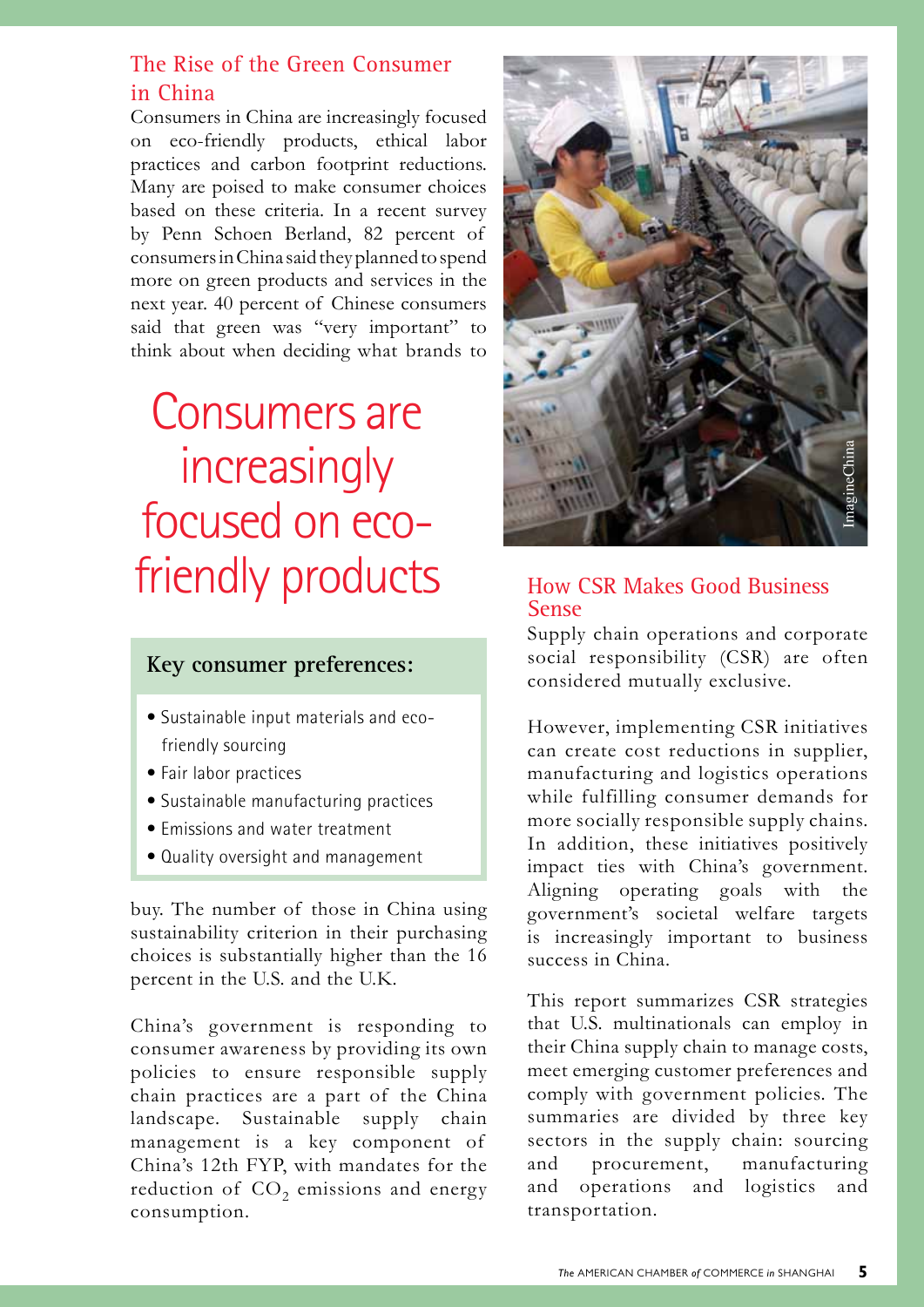# Sourcing and Procurement

Integration and supplier development in China evolves for<br>Export oriented and domestic production, companies are about where materials are produced, how to dispose of waste and how to develop their suppliers. As sourcing and supplier development in China evolves for both export oriented and domestic production, companies are moving towards a sustainable supply base. They are thinking

polluting manufacturers. normal exportancement and material distributions, allocated use of key resources such as energy, trees In order to meet govern and water while significantly penalizing high

For most companies concerned with CSR supply chain initiatives, sustainable sourcing is a priority area. The negative influences on a company's global brand can be substantial major recalls, tainted input materials (such as lead paint) or child labor violations. if there are issues with quality management,

In addition, a first tier supplier's supply base influences the visibility, or the tracking of

sentiment connected to a company's brand, a company must focus on upstream supplier operations. China's government itself limits the industrial materials, throughout the supply chain materials, throughout the supply chain. In order to meet government targets, cut costs and generate positive consumer

### Key Aspects in Sustainable Sourcing sustainable development to ensure the sustainable development of  $\mathcal{S}$

One area integral to effective sourcing is network integration. A company must look at how all points and processes in the supply chain, including input material suppliers, component suppliers, production manufacturing and all logistics operations,



The negative influences on a company's global brand can be substantial if there are issues with quality management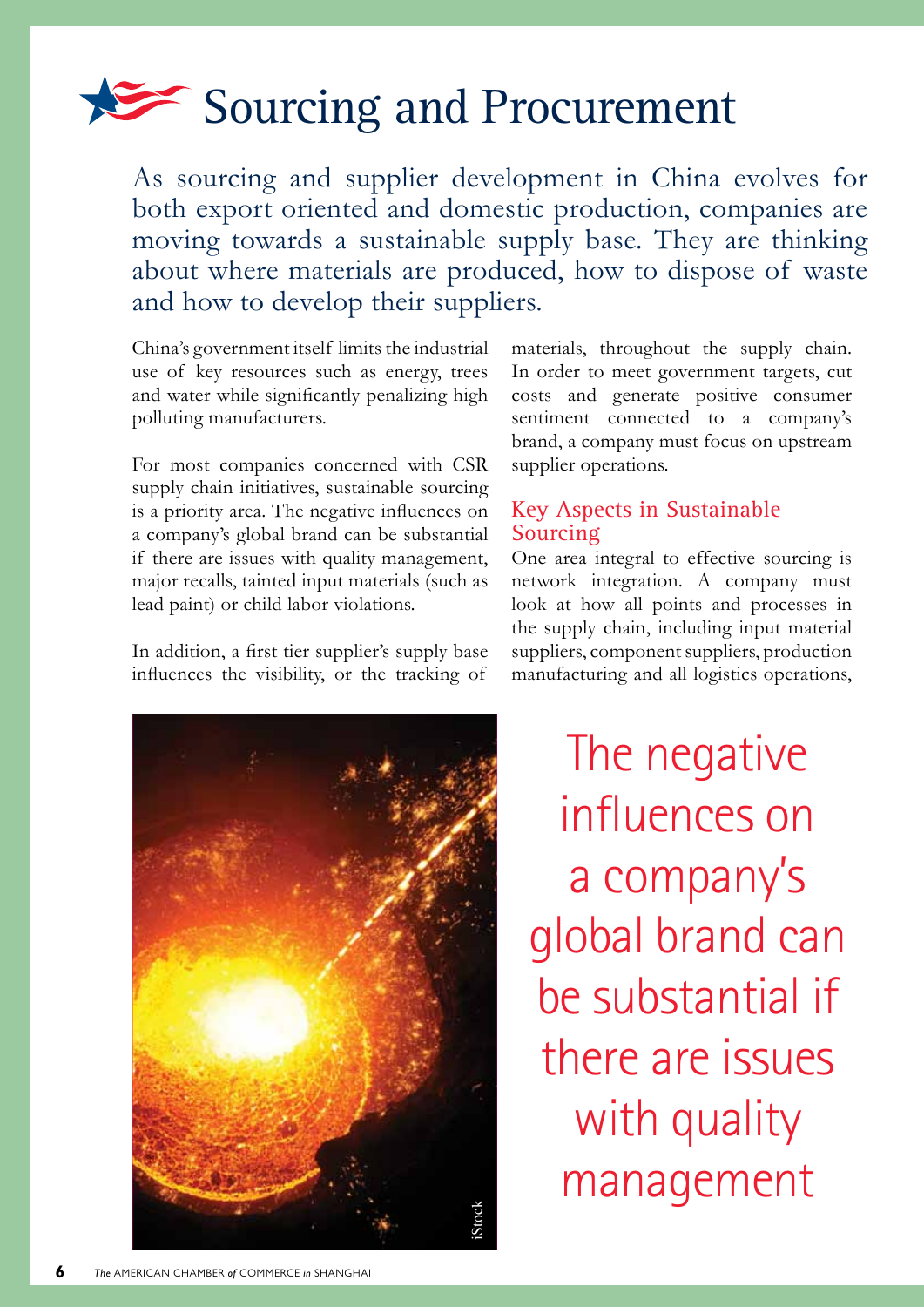### **Government Policy Trends to Watch**

China's government is looking at ways to improve the image of China's vital manufacturing industry. Areas of focus include:

- **The protection of natural resources.** The government has the goal of increasing forest coverage by 1.3 percent by 2015 to sustain China's supply of trees.
- **Encouraging investment in eco-friendly suppliers.** The government has a target to decrease pollutants chemical oxygen demand (COD) and sulfur dioxide by 8 percent each by 2015.
- **Sustainable technology parks.** The government is encouraging high-tech parks to recruit more environmentally sustainable manufacturers and encourage green technology advancement. Industry experts have forecasted that the government will invest up to RMB4 trillion (US\$600 billion) to support IT, environmental protection and scientific research by 2015.

are connected. Having too many points in the supply chain can increase complexities and unnecessary costs.

Companies must also pay great care to efficiently manage inventory. Effective inventory placement is critical to cost reduction strategies and integrating social responsibility – poor inventory management, or less than optimal supplier locations, can drive up direct and indirect costs, while creating waste.



**CASE STUDY**

## Haworth Corporation

Haworth Corporation, headquartered in Holland, Michigan, designs and manufactures adaptable workspaces, including raised floors, movable walls, office furniture and seating. It has streamlined its operations in China by coordinating how it is getting its supplies. The company, for example, increased the strength of the corrugated cardboard used to ship in specific component material, which means that the packaging is reusable. When it receives supplies, the Haworth factory simply breaks down the cardboard immediately upon delivery and returns the packaging to suppliers, saving spend on truck usage as there is less need to ship discarded shipping materials elsewhere. **STUDY**<br>
The Corporation, headquartered<br>
olland, Michigan, designs and<br>
factures adaptable workspaces,<br>
ing raised floors, movable walls,<br>
furniture and seating. It has<br>
initiated its operations in China by<br>
inating how it

Haworth has streamlined its operations in China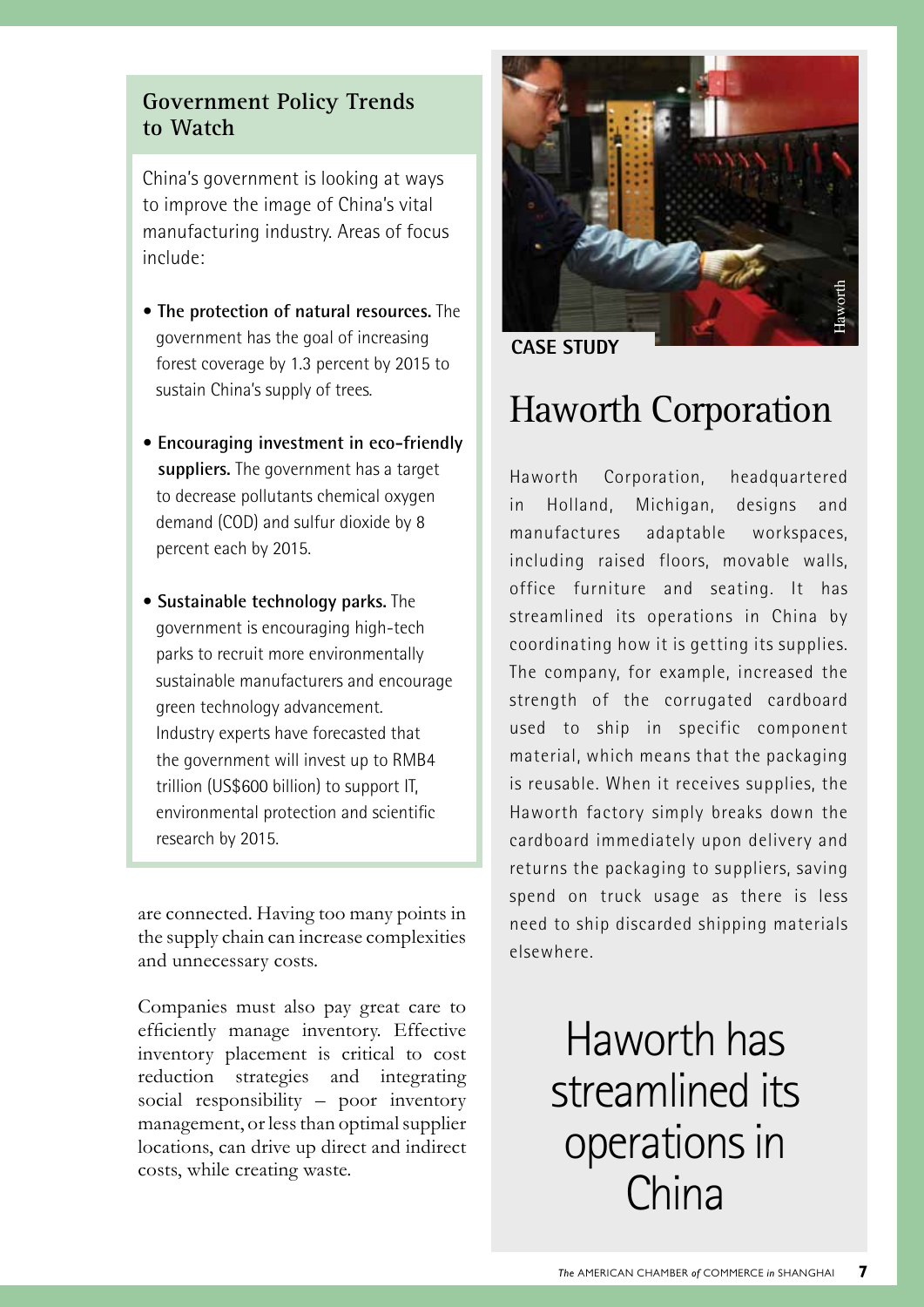### Recommendations for a Socially Responsible Supply Base

#### **• Reduce maverick purchasing.**

Pressures to meet deadlines often result in maverick purchasing – that is, purchases that go around standard procurement policies. Though materials may be secured in time for a deadline, such practices can result in the purchasing of input materials that do not meet customer requirements. Short-term consequences of maverick purchasing are a high risk of a product recall. Long-term consequences can include brand erosion and a loss of consumer confidence.

**• Maximize efficiency.** During peak seasons, manufacturers operate 24 hours per day, seven days per week, but many do not change their manufacturing processes. Higher production volumes without improved efficiency usually mean lower productivity. If a company plans to operate at a higher volume, it must adjust its processes to allow for high production volumes.

• **Use all resources at hand.** Using scrap materials and recycling cuts direct costs and lowers waste production and waste removal costs associated with waste removal. Recycling efforts can serve as an alternative revenue channel and can be leveraged to support a positive brand image for customers.

• **Use sustainable materials.** Working with suppliers that are sustainable can lower production requirements for limited resources such as water, trees and coal. In many cases, sustainable suppliers encourage healthy and regenerative material inputs, which lower long-term variability and costs in the supply chain. In addition, certifications and frequent official auditing are good practices to quantify knowledge of sustainable supply chain development.



**CASE STUDY**

## Dow Chemical

At Dow Chemical, based in Midland, Michigan, sustainable practices are core in its purchasing policies. In the chemical industry, companies often use intermediate bulk containers (IBCs) to transport and store fluids and bulk materials. They usually are discarded after use. In the Asia-Pacific, Dow widely uses secondhand and washed IBCs instead of new IBCs to receive its supplies. Every IBC is recycled/ washed five to seven times before it is disposed. "Setting the standard for sustainability is one of Dow's four strategic themes," says Niklas Meintrup, director of Dow Business Services Group, Asia-Pacific. "We integrate sustainability in the way we conduct business, including supply chain, purchasing and all other business services to our clients and customers." Dow also uses the Dow S4TAR Award Program to promote sustainable business growth for both Dow and any operators along its supply chain, ensuring that all that partner with Dow follow Dow's standard of sustainable practices.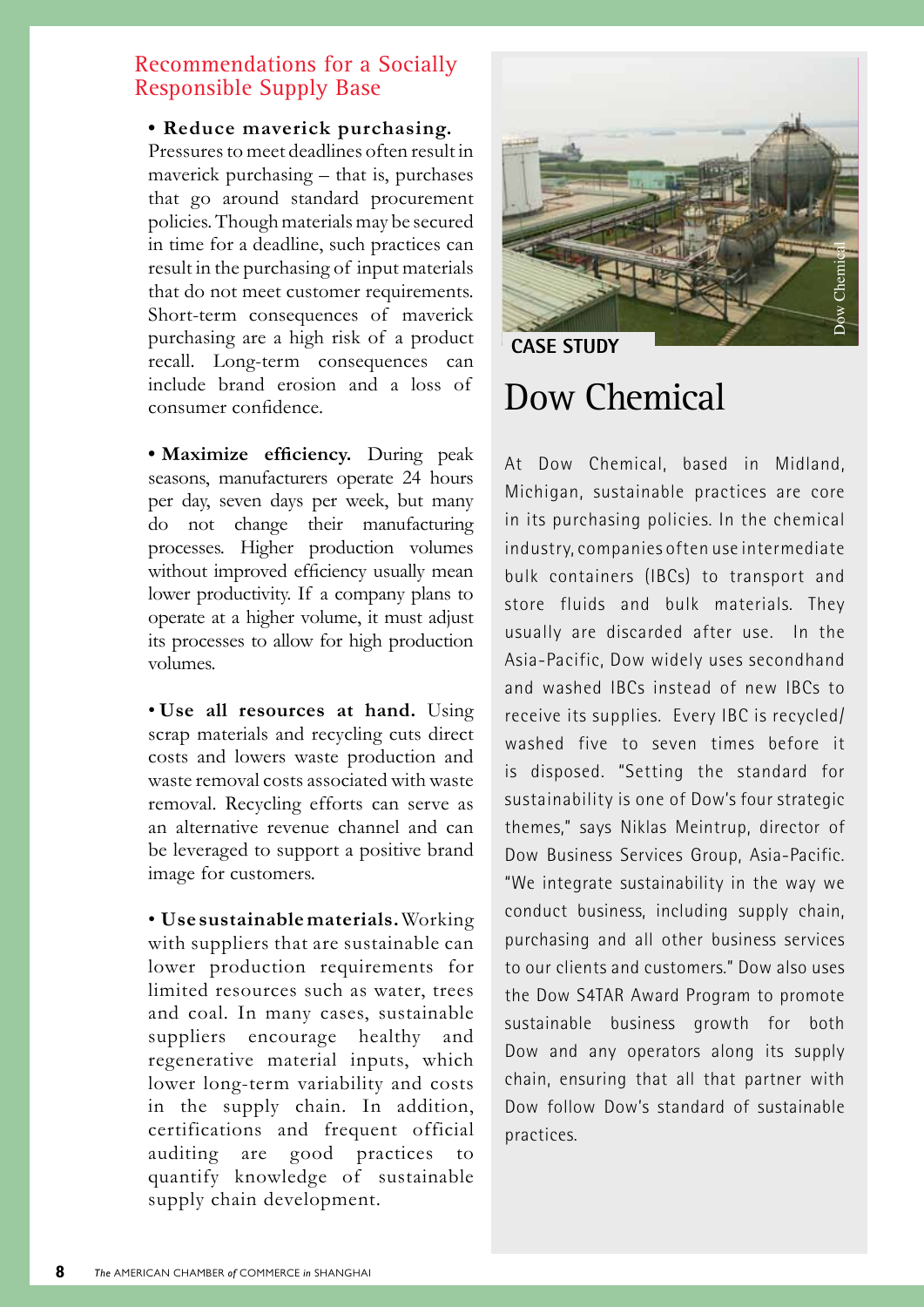## Manufacturing and Operations

Growing pressures concerning environmental sustainability and labor practices have accompanied the rapid growth of China's economy, even as the economy has created tremendous social improvements for millions. The pressure is on to mitigate the impact of manufacturing on local communities.

Pollution and waste are serious problems in many communities in China. The imperative to control costs must be balanced with a focus on fair labor practices, energyand-resource consumption and harmful emissions control. Both consumers and the government continue to scrutinize the impacts of a company's manufacturing processes.

### Key Aspects of Manufacturing Operations and Supply Chain

Product design in manufacturing impact costs as well as a socially responsible China supply chain. Important but often overlooked considerations in the product design and sampling phase include material component selection, material utilization and processes to

treat waste material, preventative quality procedures, compliance and environmental impact certifications. It is important to incorporate these facets when planning for production.

Companies must also choose optimal machinery and utilization. Choosing the right technology can influence the energy consumption of specific machinery. Efficient utilization of production capacity and improving productivity in manufacturing operations can significantly reduce unnecessary costs and lessen the negative environmental impact of the operations. Key considerations include idle and setup times, labor usage and energy consumption.

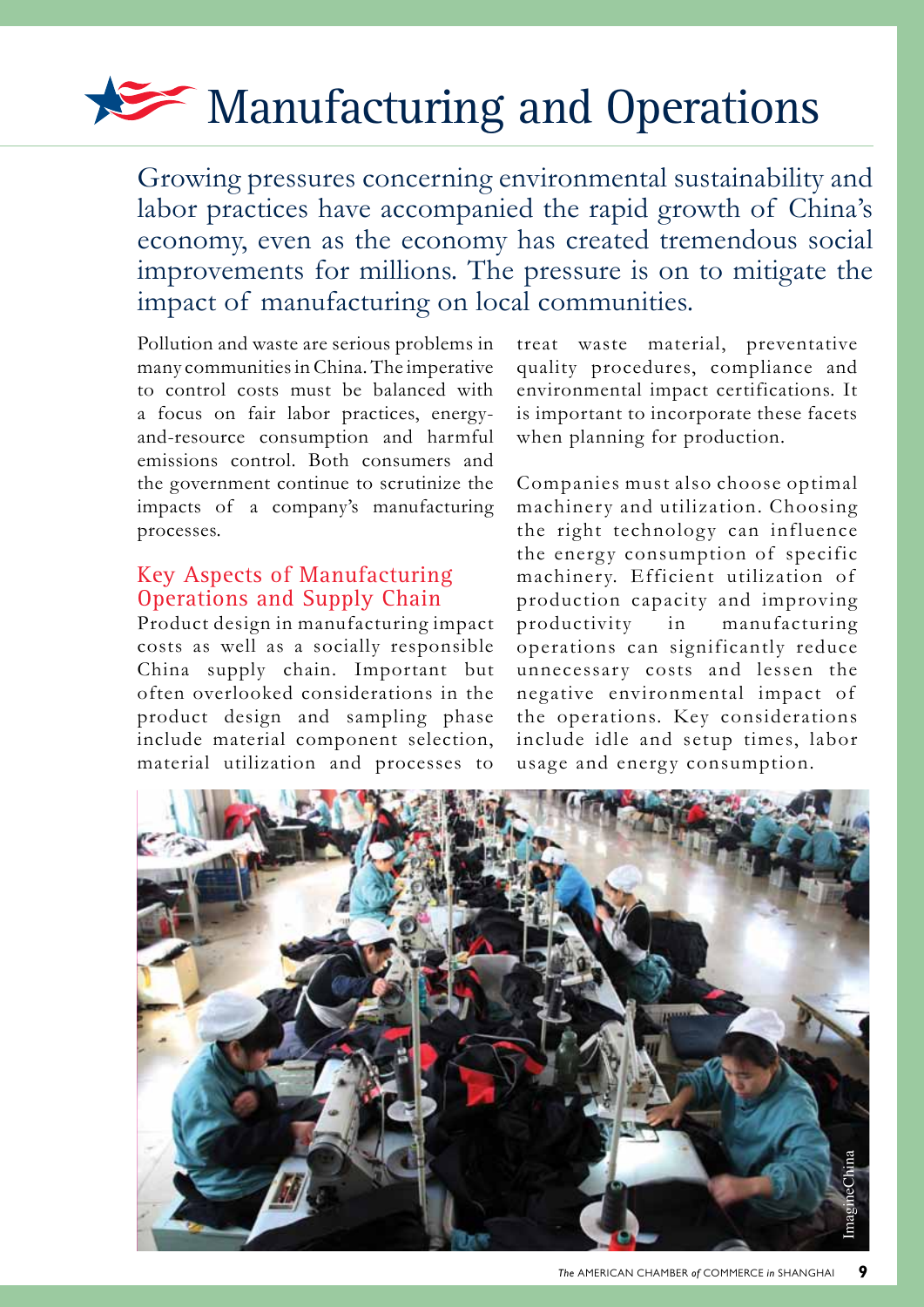### **Government Policy Trends to Watch**

Business operations must actively connect their supply chain and social responsibility efforts to meet key government targets. These include:

- Standards setting in manufacturing emissions to cut carbon intensity by 40-45 percent from 2005 to 2020.
- Standards setting in manufacturing emissions to reduce nitrogen oxide emissions by 10 percent by 2015.
- Standards setting in waste water treatment for manufacturers, with a target of 30 percent water usage reduction per unit of industrial added value by 2015.
- Standards setting in energy use for manufacturing to lower energy use per unit of GDP to 16 percent by 2015.

### Recommendations for Socially Responsible Manufacturing

**• Manage energy consumption.**  Higher facility utilization rates often lead to higher and often unplanned energy consumption. By coordinating and planning for high energy consumption production periods ahead of time, energy pricing may be reduced. Overtime facility utilization will also influence lower labor costs.

**• Employ good labor planning.** Effective management of labor can be adjusted based on long-term production



**Caterpillar** 

Companies are now focused not only Caterpillar Corporation, based in Peoria, Illinois, has a number of global operations in China and has taken extra steps to ensure that their factories are energy efficient, which has proven to be a good business practice beyond direct energy savings. In certain areas in China, companies can be subject to government mandated rolling electrical brownouts and blackouts to reduce overall energy usage. However, Caterpillar's  $\frac{1}{2}$  with the objective of  $\frac{1}{2}$  and  $\frac{1}{2}$  logistics of  $\frac{1}{2}$  logistics of  $\frac{1}{2}$ energy-saving practices have helped the company avoid these brownouts and any disruption to its operations. Caterpillar's multifunctional research & development (R&D) center in Wuxi, Jiangsu province, for example, has  $\frac{1}{2}$ on sustainable development to ensure been awarded Gold certification for Leadership in Energy and Environmental Design (LEED) in the new construction category (LEED-NC). The 10,000-square-meter, state-of-the-art facility was constructed in Wuxi New District in 2009  $f(x)$  is chosen focus on positions and import with a strong focus on environmental impact and energy efficient design. Subsequently, the Wuxi government has committed to not limit the facility's electricity sources, and the facility has been exempted from power brownouts and blackouts. It has operated for three years with no interruption to its power.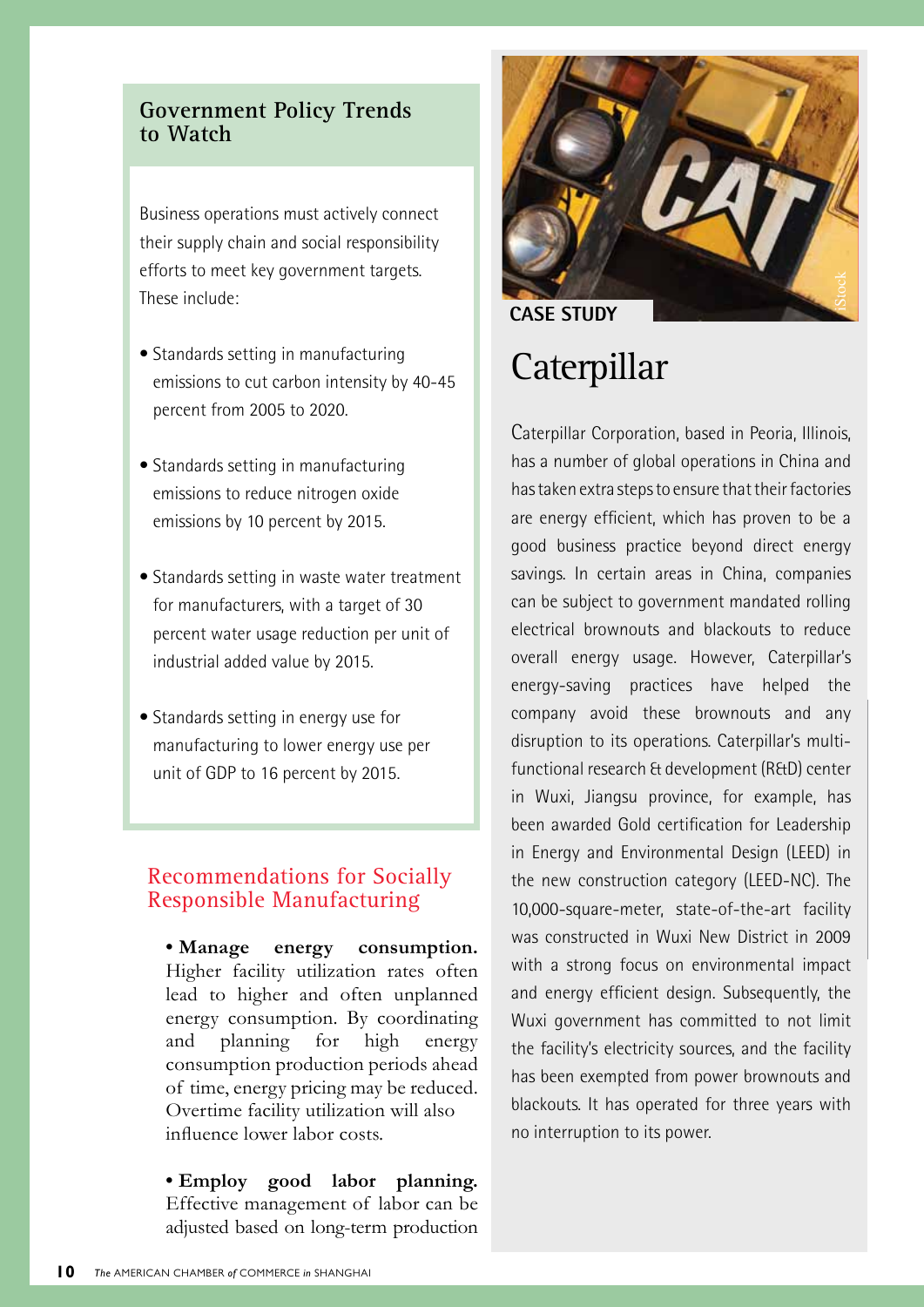schedules, instead of short-term demand impacts. Creative solutions to remove the need for headcount reductions offer a positive community impact, supporting a positive brand image to customers and the government.

Labor solutions may include flexible pools of hours that can be used in busier periods or simply reducing shifts instead of resorting to mass layoffs. Cost reductions are achieved by reducing the need for overtime when production resumes.

**• Use environmentally friendly product design.** Inefficient product design processes increase costs through sample shipping, time delays and potential costs to quality during and after production. A company must integrate the design into the manufacturing process to reduce significant spend and improve the environmental sustainability of the product design process.

**• Focus on water use and treatment.**  Production facility operations that efficiently use water can showcase



its positive contributions to the environment. Equipment to utilize rain water, for example, is a highly visible way to highlight a company's sustainability program. High polluting industries are receiving less support from local governments.

**• Focus on quality management.**  Quality management is key to a sustainable business and supports CSR goals. Lowering production error rates helps to lower machine utilization, material usage and can create energy savings. In addition, because of the recent visibility of food and product safety scandals, consumers and governments are putting more pressure than ever on companies to ensure quality**.** It is likely that companies that focus immediately on quality management will fit into a larger trend of quality improvement in China.

### Wage Gap **ISSUE HIGHLIGHT**

Third party companies often play an important role in the China supply chain. Ensuring that these companies are closely supervised and accountable is vital to successfully implementing CSR across the supply chain. Poor production planning in third party companies, for one, can lead to unfair labor practices. Wage gap – that is, the difference between what employees are paid and what they are supposed to be paid – can occur when manufacturing management uses capital for inventory purchases at the cost of paying salaries. The poorer the production planning, the greater the risk of wage gap.

CSR and good business planning meet here: if a company ensures that its partners improve production and material purchasing planning, it will help reduce wage gap in the supply chain, meeting government objectives concerning social harmony and consumer demands for fair labor treatment.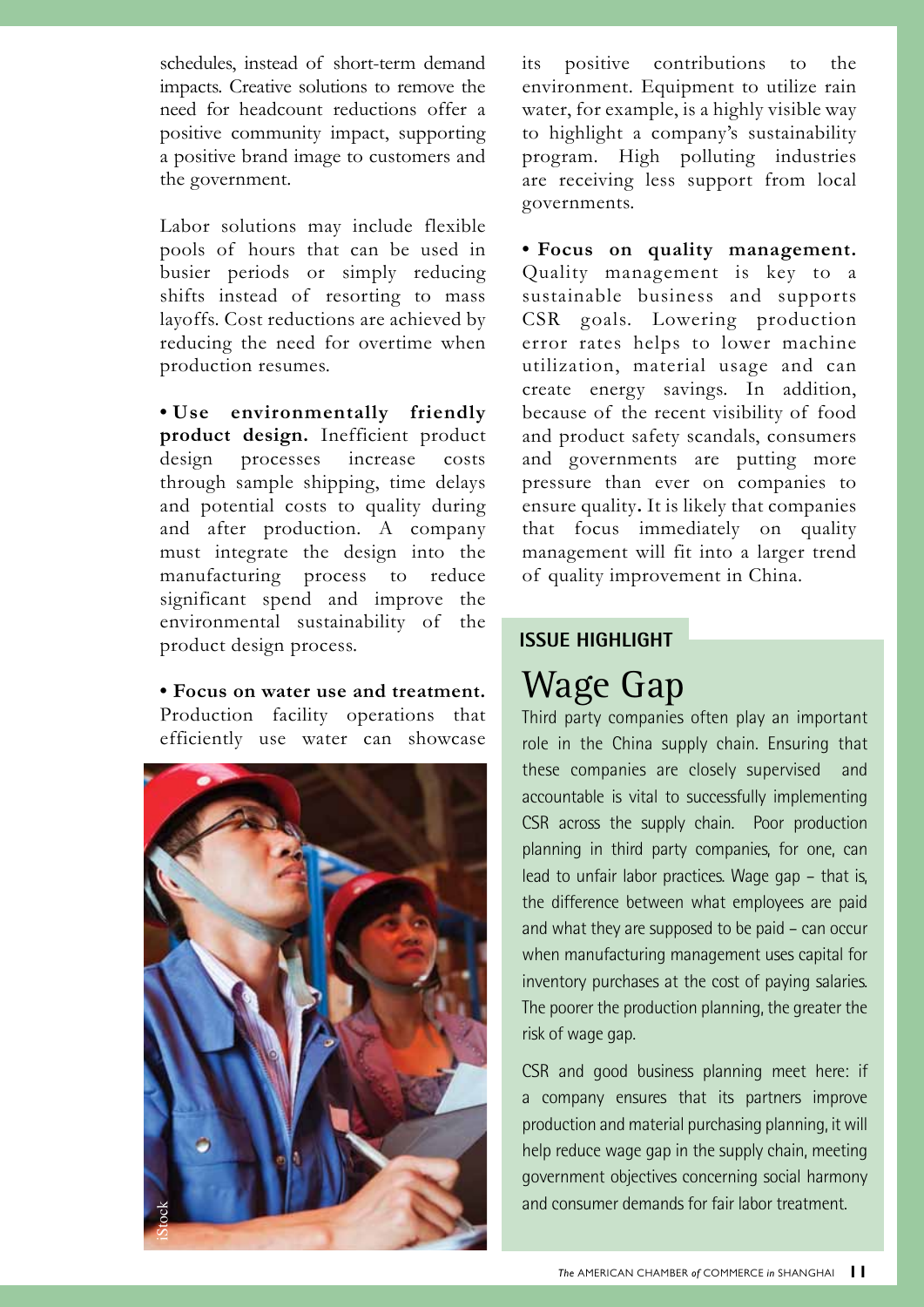# Logistics and Transportation

Over the past 15 years, logistics in China have moved from being almost purely export oriented to domestically-focused. In 2009, expenditures on transport, storage and management services related to logistics and distribution reached RMB6.09 trillion.

The brand expansion of companies to the western provinces of China has also expanded China's logistics network. Some companies are already building their strategies to penetrate seventh- and eighth- tier cities across China.

As the domestic logistics industry grows, new areas for sustainable development are created. One example is logistics outsourcing, and partnering with third party logistics (3PL), which allows for greater efficiencies in operations as logistics are managed by an outside company. With the continued growth of logistics outsourcing, competitive advantages in service and efficiency will lead to greater integration for business operations.

### Key Aspects of Logistics and Supply Chain

One key aspect is finding the right freight shipping and documentation methods. Time is important to every supply chain. The method of transportation and document filing selected influences costs,  $CO<sub>2</sub>$  emissions and paper usage.

Related to efficient shipping is the right method of transporting goods. The amount of capacity used in a shipping container – or a shipping cube – is a critical component to reducing unnecessary costs in the supply chain.

Packaging design also influences the

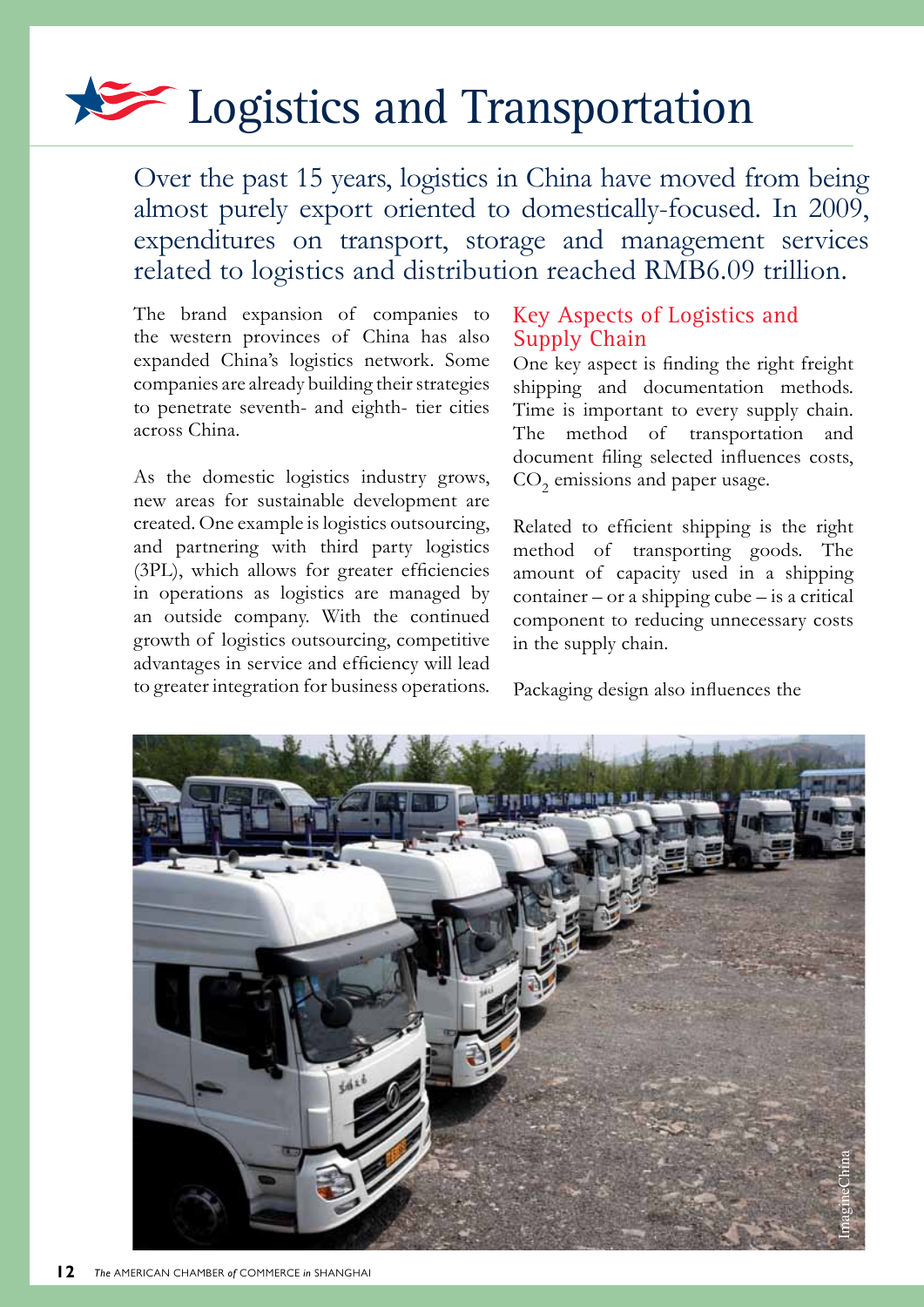logistics space required for shipping. Poor design can unnecessarily increase transportation costs and packaging spend. As most packaging is paper or petroleumbased, reducing packaging materials can reduce natural resource use.

### **Government Policy Trends to Watch**

With China's target of 45 percent  $CO<sub>2</sub>$ emissions reductions by 2020, the 12th FYP included an unprecedented focus on domestic logistics development. The Ministry of Commerce (MOFCOM) has been shifting its focus to rural distribution consolidation to generate efficiency improvements in inner China. Examples include:

• Standards setting in logistics emissions, reducing  $\mathrm{CO}_2$  emissions per unit of GDP to 17 percent by 2015.

• The identification of clean vehicles as a focus industry in the 12th FYP.

• Standards for energy consumption in logistics, with an emphasis to increase nonfossil fuel use to 11.4 percent by 2015 and a potential move to push non-fossil fuel use up to 15 percent by 2020.

### Recommendations for Socially Responsible Logistics

**• Consolidate logistics and documentation.** Aligning production plans, delivery schedules and the information flows through documentation reduces cost. Companies can reduce logistics spend while also helping to achieve government  $CO<sub>2</sub>$ emissions and paper usage reduction targets.



**CASE STUDY**

## FedEx Express

FedEx Express, headquartered in Memphis, Tennessee, has a delivery network reaching more than 220 countries and territories. Within China, FedEx reaches more than 400 cities. More efficient planes are one important way FedEx keeps global businesses connected while conserving fuel and preserving the environment. FedEx has introduced the Boeing 777F as a way to increase access to new Asian markets while at the same time reducing operating costs and environmental impact. The inaugural 777F flew in to Shanghai in 2010. Since then, FedEx has introduced 777F aircraft into Shenzhen, Hong Kong and Seoul. The 777F carries a larger payload – 178,000 pounds of cargo – and can fly 5,800 nautical miles nonstop. Despite its formidable size, the 777F uses 18 percent less fuel than the aircraft it is replacing, while reducing emissions per ton of cargo. FedEx currently has 12 Boeing 777Fs in its fleet and is on track to have 45 in service by 2020. At the same time, FedEx is replacing its Boeing 727 aircraft with 757s, which have 47 percent lower fuel consumption per pound of revenue payload and lower maintenance costs. **THEXT CHAMERICAN CHAMBER CONGRAGE CHAMBER CHAMBER (THAMBER CHAMBER CHAMBER (THAMBER CHAMBER CHAMBER (THAMBER CHAMBER CHAMBER CHAMBER CHAMBER (THAMBER CHAMBER CHAMBER CHAMBER CHAMBER CHAMBER CHAMBER CHAMBER CHAMBER CHAMBER**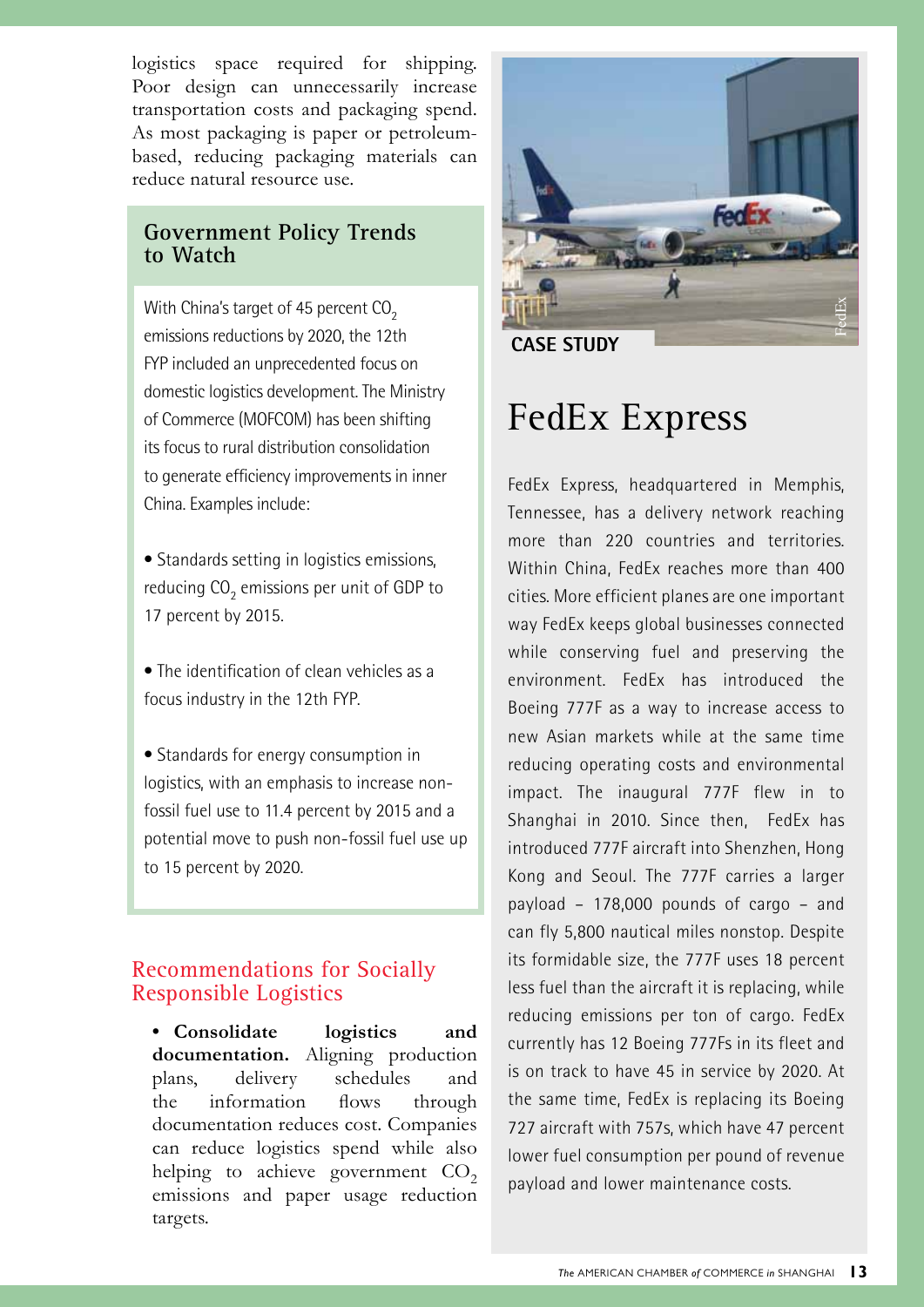## As the domestic logistics industry grows, new areas for sustainable development are created

**• Reduce carbon footprint.** Inventory management and lead times importantly impact environmental sustainability. If, for example, inventory placement is not adjusted as suppliers are added, the risk of stock-out increases. When a product is stocked-out, a brand risks a loss of loyalty for consumers. This commonly results in in-transit expedited airfreight, created by a need to place inventory closer to the customer. To improve environmental sustainability and reduce costs, demand and production planning must be synchronized, with increased visibility and transparency.

**• Utilize efficient transportation.** By reducing unused space in transport, shipping costs per unit will be lower. Transportation optimization software is commonly used for daily logistics planning in the U.S. and Europe, yet rarely implemented in logistics originating from China. Government objectives currently in discussion, such as the Reduction of Unnecessary Transportation Space (RuTS) regulation, can be achieved well in advance of their implementation.

**• Use smart packaging design.**  Integrating packaging design into a logistics plan, including packaging material inputs and logistics spent, can reduce material requirements such as paper and increase cube utilization.



**CASE STUDY**

## Budweiser

Budweiser, a subsidiary of AB-InBev and headquartered in St. Louis, Missouri, has implemented logistics consolidation models in China, which have greatly reduced operational costs and the negative environmental effects of the company's operations. Budweiser has coordinated its logistical network and made it local, limiting the delivery distance, means and supplies it uses. The company, for example, sends bottles out to a designated region and makes runs that allow used bottles to be returned to the original bottling plant. Barges are used on the Yangtze River to transport bottles, which is both more economical and an environmentally friendly method of transportation for both finished product and reusable empty bottles.

Budweiser has coordinated its logistical network and made it local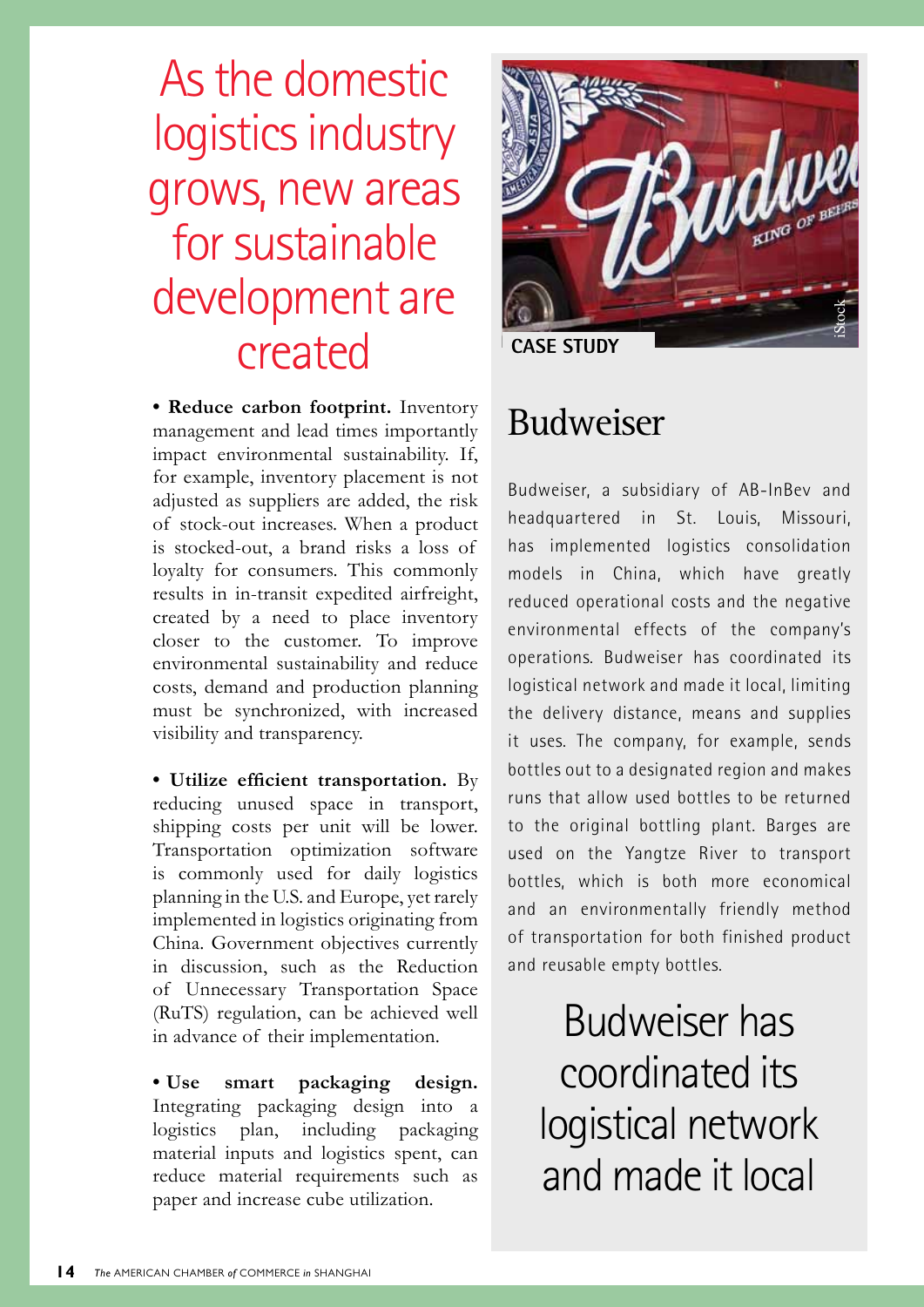# Recommendations

Integrating Corporate Social Responsibility in the supply chain in China makes good business sense, potentially cutting costs, building good brand reputation and fitting into government policy trends.

In addition to the specific recommendations suggested previously in this report, companies can also implement the following practices throughout their operations:

#### **1. Understand government CSR policies and initiatives that directly impact China supply chain operations.**

U.S. multinational companies must actively follow and work with China's government to understand both CSR and supply chain policies as they are released. Important considerations should look at how cost reduction strategies can be achieved along with meeting sustainability targets. Key government policies are highlighted throughout this report.

#### **2. Work together with companies in the same industry to identify best practices that impact sustainability and utilize them to build brand reputation.**

U.S. multinational companies should work with other multinationals operating in China on best practices concerning cost reduction strategies that impact CSR activities. Once integrated, companies should actively promote and share CSR activities with customers when defining the brand image.

### **3. Connect cost reduction strategies throughout the China supply chain with tangible CSR targets.**

Set concrete and achievable CSR targets in the supply chain. The practice will also make it easier to train employees and encourages greater strategic development throughout the organization. Involving customers in similar educational opportunities can create a strong sense of community around the brand.

#### **4. Consider the supply chain impact of every community a company reaches.**

Supply chains are global networks that impact numerous communities. Whether a mining operation, production facility, or retail store, many people are touched by a company's supply chain and CSR strategy. Governments and companies should be engaged in outreach to show how shared goals can be achieved.

### **5. Build a global supply chain that operationally reflects the brand image.**

Connecting a company's brand image with its supply chain is vital. This includes the socially responsible activities of the company in its sustainable sourcing, manufacturing and logistics operations. Global strategies must involve China beyond simply low cost sourcing and increased global market penetration. To secure an enduring brand image that promotes a socially connected organization, the China supply chain must be closely associated with CSR activities.

Report authored by Bradley A. Feuling, CEO, Kong and Allan Consulting and Chair of the AmCham Shanghai Sourcing and Procurement Committee, with editorial support from Esther Young.